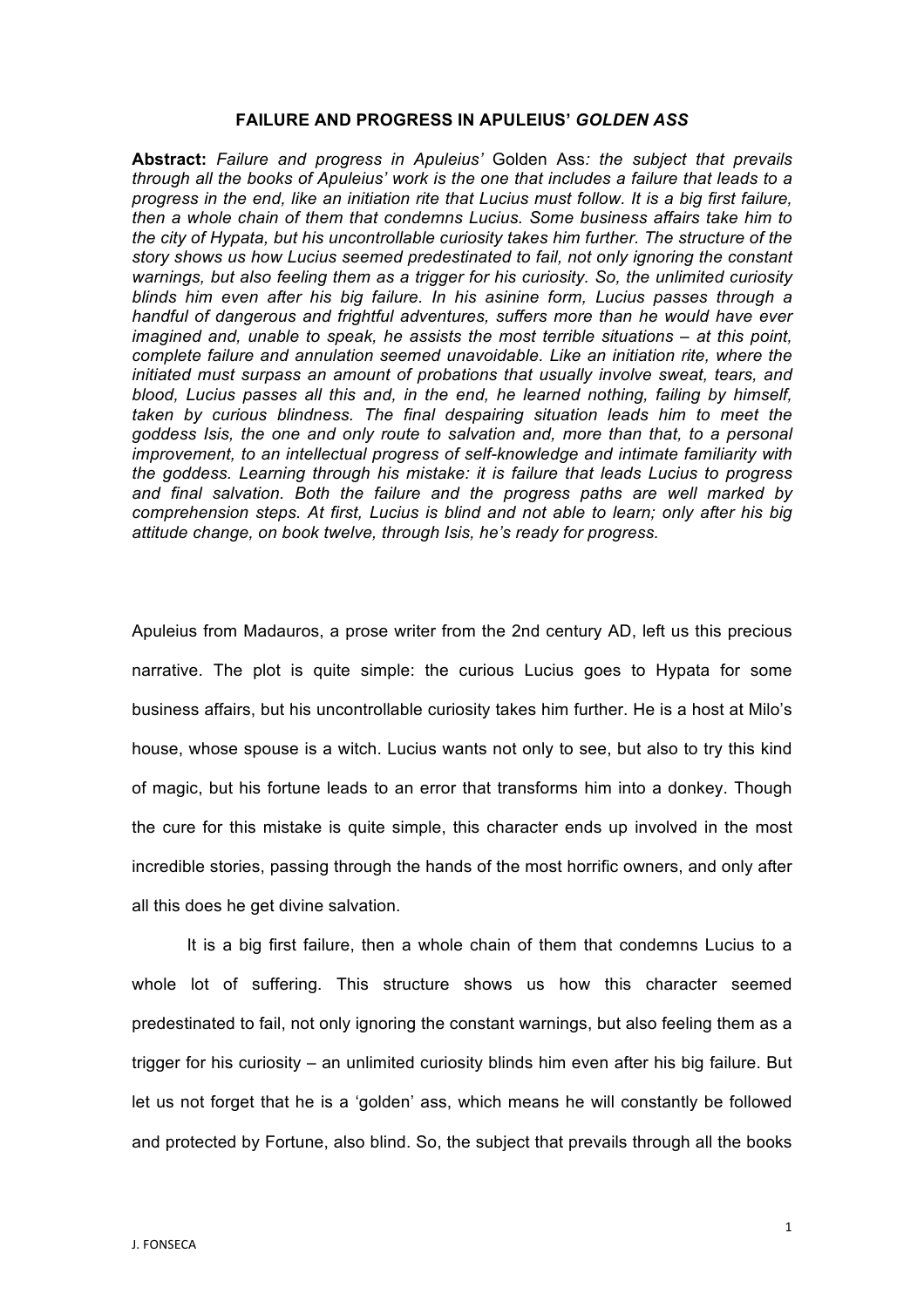of Apuleius' work is the one that includes a failure that leads to a progress in the end, like an initiation way that Lucius must follow.

The structure of this novel has a particular way of showing this process of failure and progress. Lucius first mistake, taking the potion that Milo's slave, Photis, gave him, is the biggest failure of the whole novel, which leads to all kinds of events. But after this main failure, that will only be solved by the end of the story, there is a peculiar structure of smaller forms of failure that lead to smaller forms of progress, in a continuous and circular way.

In his asinine form, Lucius passes through a handful of dangerous and frightful adventures and, unable to speak, he assists to the most terrible situations – at this point complete failure and annulation seemed unavoidable. Like a rite of initiation where the initiated much surpass an amount of probations that usually involve sweat, tears, and blood, Lucius passes all this and, in the end, he learned nothing, failing by himself, taken by that curious blindness. The final despairing situation leads him to meet the goddess Isis, the one and only route to salvation and, more than that, to personal improvement, to an intellectual progress of self-knowledge and intimate familiarity with the goddess, Osiris, their mysteries and rites.

Let us not forget that before the biggest mistake of all, Lucius had all kinds of warnings about the possibility of failure through so many examples of curiosity that leads to big drama. The first warning comes while he is still on his way to Hypata, where his curious personality takes him to take part in a conversation between two future travel companions. Lucius tells them "Well, after I heard that—I am a man with a craving for anything new and unheard of, as a rule—"Would you mind sharing your story," I say, "with me? It's not that I'm nosy, but I do like to know the alpha and the omega or, at any rate, as much as I can." (I.2)

It is Aristomenes who tells him the story of his friend Socrates, whom he found in a miserable state: I.6.4 "'O Aristomenes!' he said. 'You have no idea of the serpentine ins and outs of my misfortunes, of their relentless attacks, of all of their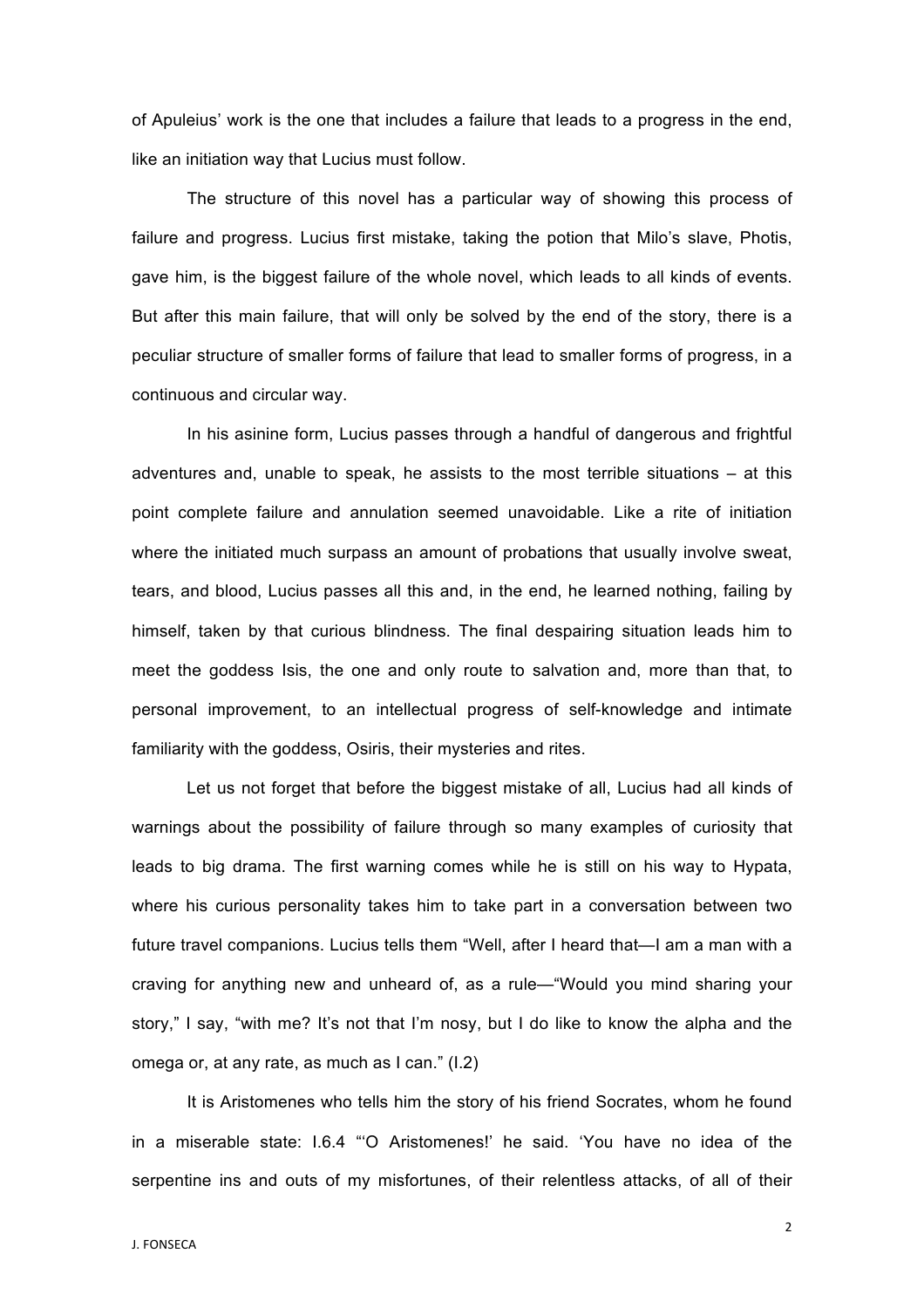changes back and forth.'". In a "passionate pursuit of some gladiatorial spectacle" (I.7.5), Socrates leaves his house and falls on Meroe's hands, a powerful witch, whose maleficent attitude is well described with clear examples of the punishments she gave to her ex-lovers. Socrates ends up dead after a night visit of Meroe and her assistants. When asked about his opinion on the veracity about this story, Lucius says that he does believe it, but takes no further message from it than a moment of entertainment. A bit further, in II.1, Lucius adds: "I am, as a rule, a man driven to distraction, wildly eager to learn by my own experience about things unheard of, signs and wonders, and I kept returning to the fact that I was surrounded by—was in the very heart of— Thessaly itself. The whole wide world in clear and unanimous voice sings of the spells and incantations of Thessaly as the cradle of the art of magic. And then there was Aristomenes, and his traveler's tale that sprang to life from the backdrop of this very community. I went about sticking my nose into everything I saw, detail by detail". Instead of taking this story as a serious advice about Hypata's dangers, Lucius makes the opposite interpretation, led by his massive curiosity and initial blindness, thinking that he really shall look for, and not avoid all these supernatural situations.

In I.21, Lucius asks for directions to Milo's house, and an old lady warns him about his host: "the last word in greed, the bottom of the barrel in stinginess and squalor, and has no good reputation here". But the biggest, most spectacular warning of the novel is the ecphrasis of Byrrhena, a wealthy *matrona* close to Lucius' mother. What she sees, and should interpret as a warning, is on each corner "the very image of Nike; each poised upon a suspended globe, not walking but skimming the dew with the sole of one foot" (II.4-5), a clear presence of Fortune and her power through the entire novel. There is also a statue of Diana in "the symmetrically balanced center of the entire space", and also "an image of Actaeon waiting for Diana to take her bath, sticking his nose in and staring at the goddess; even now he was becoming an animal and turning into a stag". Though Lucius stares in front of all this, he is not able to read the clear warning, again about curiosity and punishment, through Acteon's example,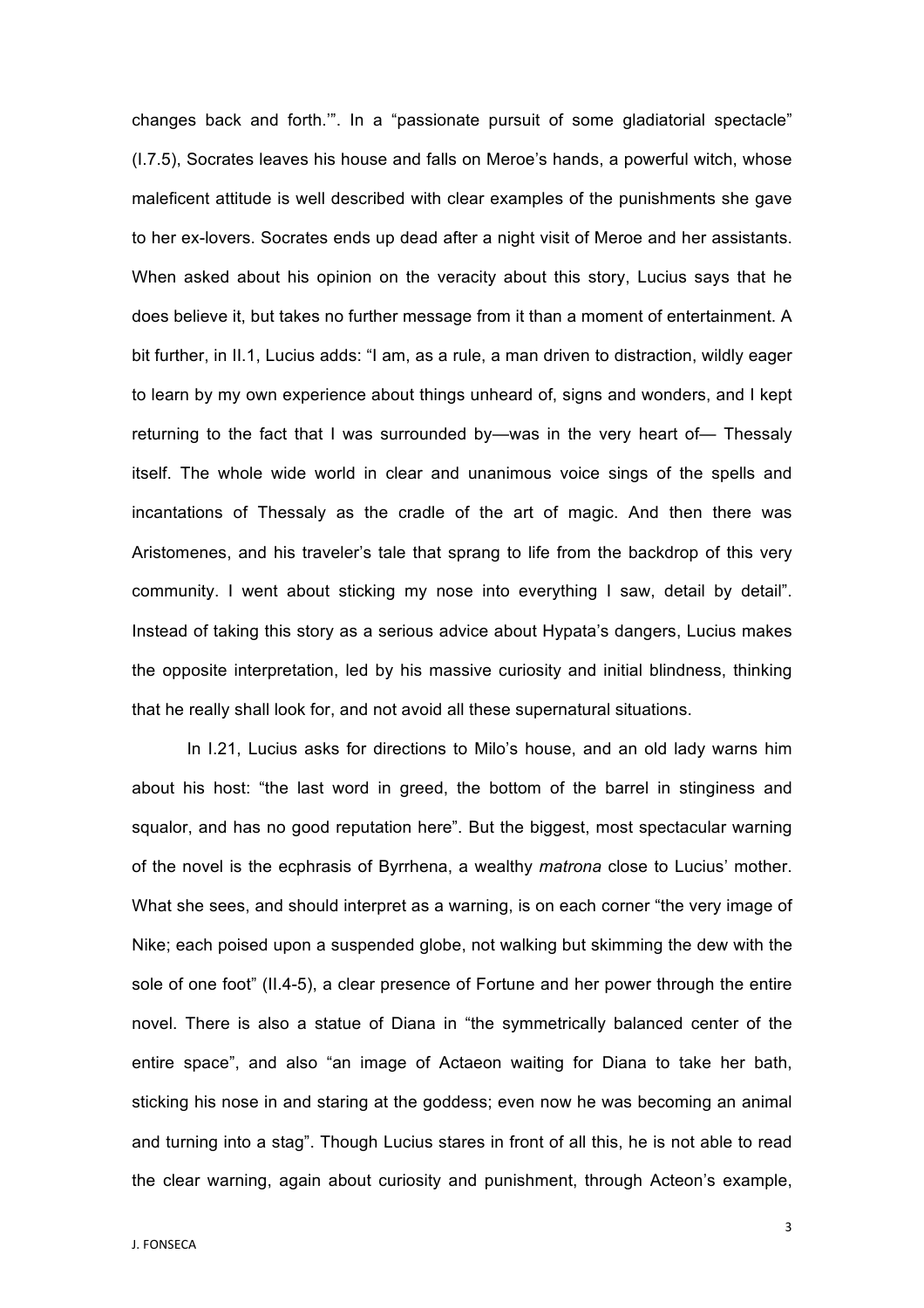not even after Byrrhena saying to him, metaphorically, "All the things that you see now belong to you".

So, in II.5, Byrrhena is truly direct and warns Lucius "Be on your guard! But be especially on guard against the evil arts and criminal snares of that woman Pamphile: she's the one who's married to that Milo, the man you call your host. She's a witch; her reputation is unsurpassed; she's believed to be the master of every incantation of the crypt". Once again, Lucius' reaction to these warnings is the exact opposite of what it was supposed to be: his curiosity increases. He was "even itching" to learn from "such a teacher as this".

In II.11, Lucius expresses that he was aware of "Byrrhena's cautions and counsels", but applies them only by avoiding looking Pamphile in the eye. In the meanwhile, he tries to reach the witch's secrets through an intimate involvement with the servant of the house. Photis warns him not only about this involvement, but also about what it will lead to. To one of Lucius' advances, in II.7, she replies "Get out of here, you doomed little boy! Get out of here and as far from my hearth as you can! If you are singed by the flames in my furnace even in the first degree, you will roast deep down inside", and, once again, in II.10, she clearly says: "Now you listen, schoolboy! You're helping yourself to an appetizer — sweet, yes, but bitter too. Beware!"

There is also the episode of the Festival of Laughter, in II.32-III.12, where Lucius is exposed to shame, on a city annual ritual, all this caused by Photis. Feeling guilty, the young girl accepts Lucius insistence to see her patron's sorcery in action. III.19: "to forgive you all your trespasses that have involved me in these suffocations of soul, so offer me what I beg from you with all my prayers and imprecations — show me your mistress when she is setting in motion some device of the Practitioners of the Divine Arts, when she is calling upon the gods, or, at any rate, when she metamorphoses herself—show me, so I can see her! You see, I am a man of passion, eager to embrace the arts of magic face to face". Now that this thirst for watching the magic in progress was relieved, he wants more, and wants to try the metamorphosis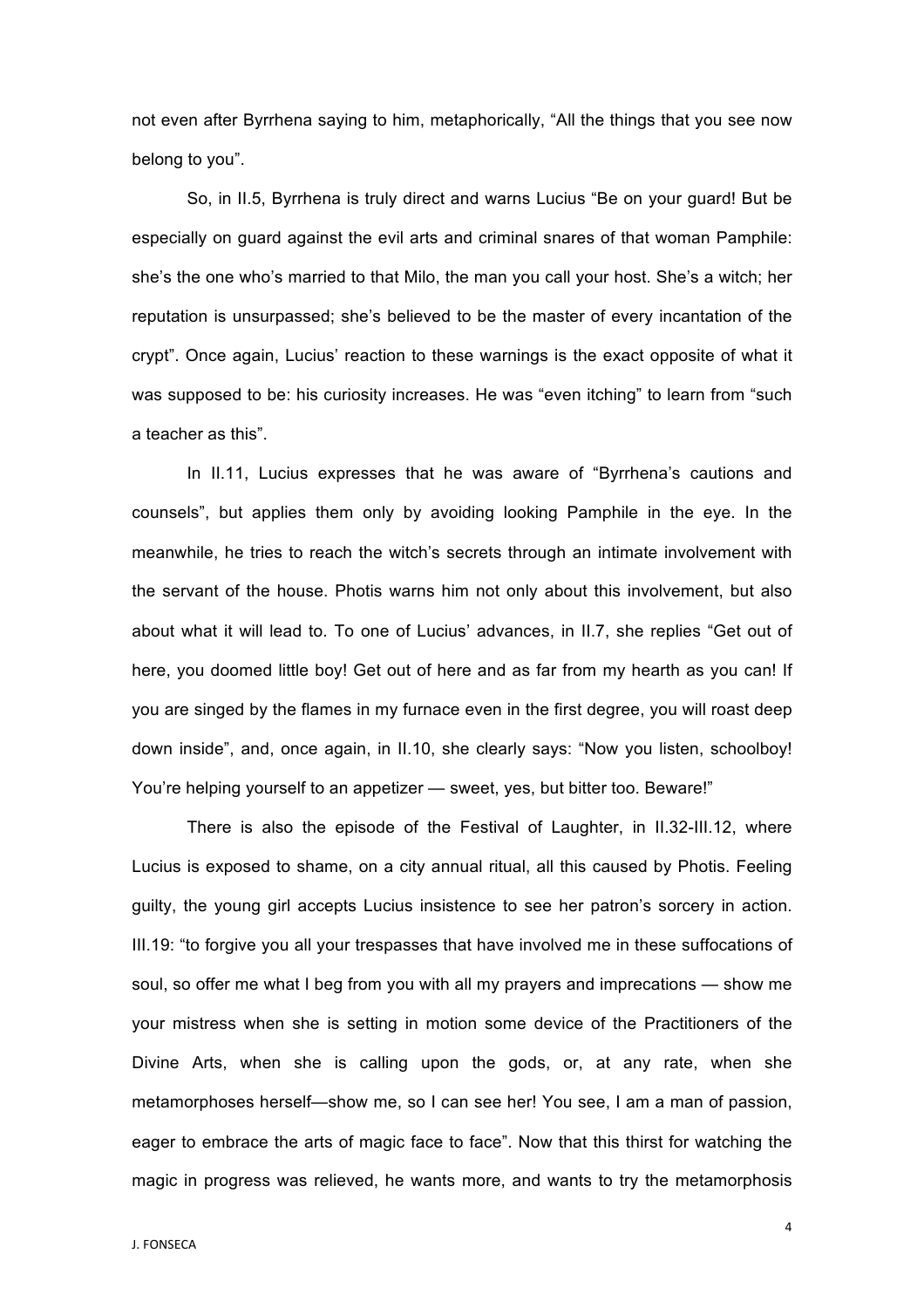himself. III.22: "O please! While the circumstances dictate the terms just give me a portion, a gram, a grain, of that ointment from that jar!" Though she notices that her lover is nothing more than a "cunning fox", Photis, in III.24, "with infinite fearfulness creeps inside Pamphile's chamber and takes out a small jar from that little chest".

But her insecurity leads to this big, first and determinant mistake: the metamorphosis of Lucius in a donkey, instead of a bird, like he saw happen to Pamphile: III.24. "But there is no down, and there are no feathers anywhere, but my own hairs, of course, grow coarse and gross into bristles; my soft, tender skin hardens into a hide; and at the very ends of the palms of my hands and the soles of my feet all my digits together, no longer discrete or five in number. From the base of my spine a fully developed tail comes out of hiding and into the light. Now my face grows hideously lengthwise, my mouth grows breadthwise, my nostrils gape outward, my lips hang downward; not only that, but my ears are covered in upstanding bristles of the most appalling growth. And I could see no consolation for this pitiful metamorphosis except for this: although I was no longer capable of embracing my Photis, my own unnatural endowments were swelling nicely".

Photis panicked and started to blame herself, though she immediately pointed the solution for Lucius temporary problem: to bite some roses in bloom. *Alea jacta est*  for all the further events. Relihan (2007) says that when Apuleius claims in the opening sentence of the novel that he is going to tell a Milesian tale, he implies that the reader will hear a sequence of stories, frequently scabrous, erotic, and violent. He adds that Apuleius is eager for encores, unwilling to let the performance end.

Already In his asinine form, Lucius immediately sees some fresh roses that he can eat, if it wasn't a group of robbers that take him to his cave, using him as a carrier. Charite, a desperate kidnapped girl, to whom an old lady, the servant of these thieves, tells Cupid and Psyche's story, another warning of curious behaviour that leads to complete disgrace, only fixable by a sort of probation. Lucius tries to escape with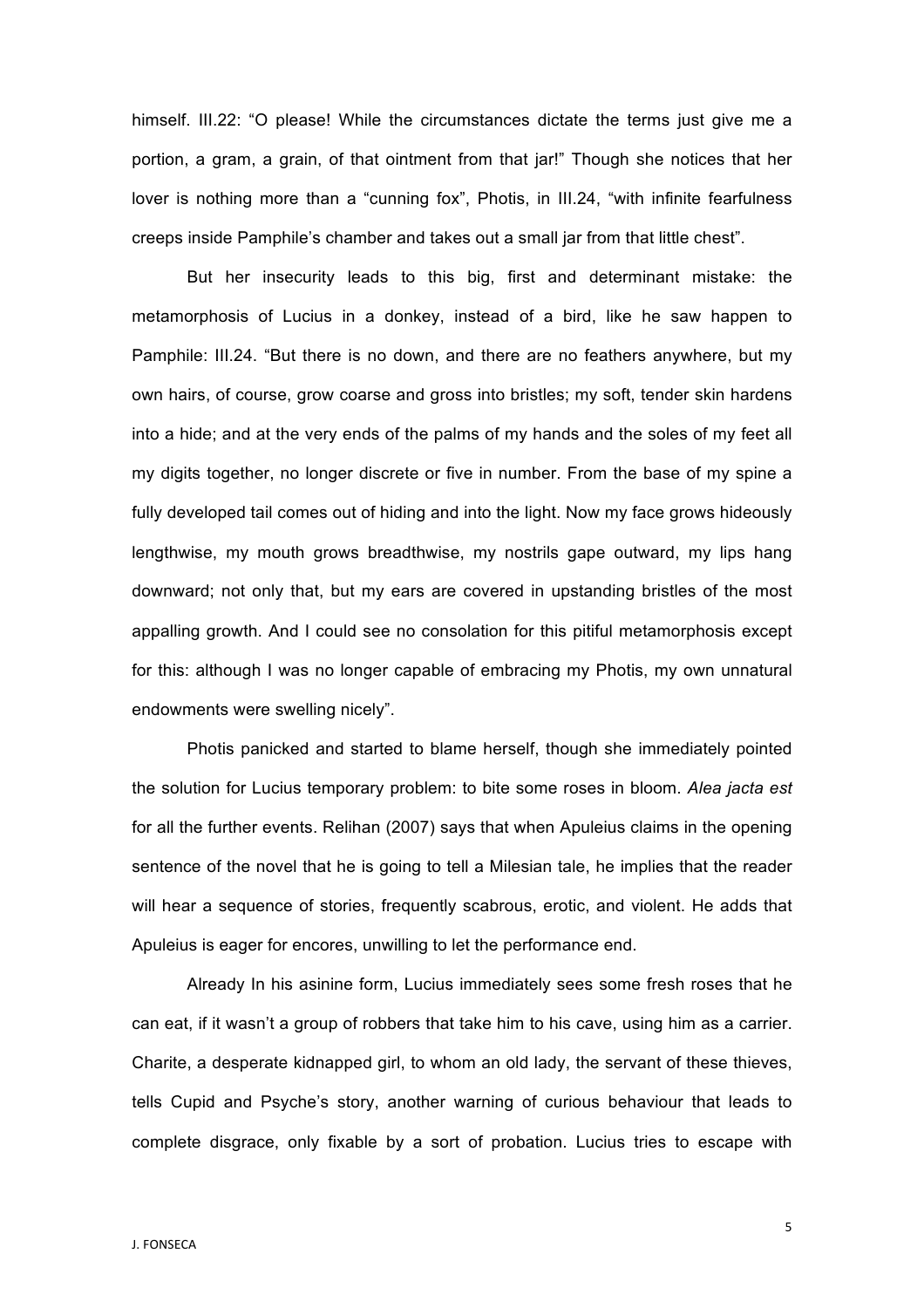Charite, though they are immediately caught by their owners. Fortunately, Charite's husband-to-be comes to save her and the donkey.

Lucius could barely complain about his asinine life, when a young slave takes him for a walk and makes him suffer all kinds of torture. When Lucius tries to get rid of the kid, the child ends up disappearing, so his mother and the villagers appear to suggest all kinds of punishments. After Charite's tragic death, it doesn't take too long until Lucius is for sale in the slave market. In VIII.24, he lets us know, in quiet despair: "But my fortune—that Fortune, Fortune most savage and sadistic, the Fortune whom I could not flee though I flew from her through so many regions, whom I could not appease despite all the evils I had been through—again turned her blind eyes on me and threw before me a buyer, one most particularly suited to my own backbreaking catastrophes". He belongs now to a group of priests devoted to a Syrian goddess, some really weird and effeminate charlatans that wanted more from Lucius that just carrying their belongings.

Once again, fortunately free from this danger, Lucius falls in a spiral of completely deviant owners, from whom he sees and hears all kinds of adultery situations, all caused by women. Some of them he's able to expose, like one who had her lover hidden under a wooden trough, and whom Lucius steps on his hand. During these  $9<sup>th</sup>$  and  $10<sup>th</sup>$  chapters, asinine Lucius supports these worst owners, in a descendent path to decadence and complete annulation. He is bought by a man who is amazed by his human behaviour, exposing him like a circus attraction. X.17 "First he taught me carefully how to recline at the table, leaning on my elbow; then he taught me how to arm-wrestle and even how to dance". In Corinth, the donkey's sexual performance was being sold to a high-class lady. If everything seemed to get better, the final fall is unbelievable: this hideous owner, thinking that exposing Lucius as a circus animal, and also selling private sexual sessions was not enough profit, decides to expose him in the city games, making him have sexual intercourse with a woman who was accused of homicide of five people. X.29: "That was the sort of woman to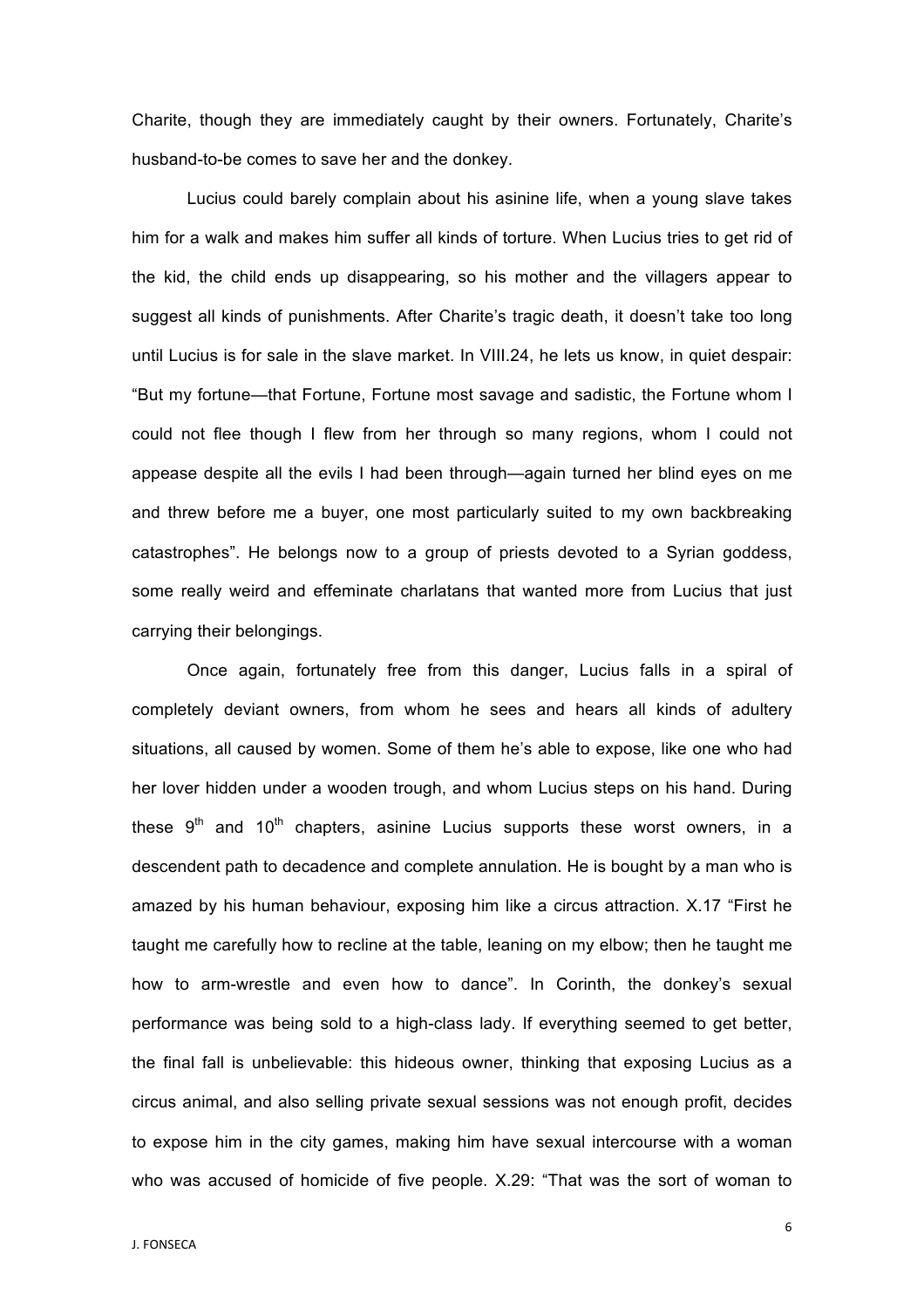whom I was to be joined in the holy bonds of matrimony, and in public! But I could surely find consolation for my destruction and my end in this slender slip of a hope: it was Spring just dawning, now painting the world in flower buds like precious stones, now clothing the meadows in a red and purple glow; the roses were just beginning to burst through their cloak of thorns and breathe their cinnamon scent, roses that could return me to the Lucius I used to be". Seeing himself in this exposing and humiliating situation, though still with a tiny bit of hope, Lucius runs away, desperate, to the beach, where he has his greatest moment: finding Isis. The goddess appears to him at dawn, presenting herself as the full representation of all feminine divinities, in contrast with all those deviant women that Lucius had to deal with, especially in this last period. XI.5 "Here I am, for I have taken pity on your misfortunes; here I am, in all good will and benevolence. So set aside your tears, put aside your wailings and your weeping, cast aside your sorrow; for now there dawns upon you through my Providence the day of your salvation". It is Isis who points him the way out of such suffering: there would be a procession in her honour on the next day – Lucius should find a priest that would have some roses that would return him his human form, but only under the promise of a lifelong devotion to Isis. It is clear that Lucius accepts the proposal and, on the next day, as promised, he finds the priest and eats the roses that reverse the horrific metamorphosis that led him to that spiral of failures and little hopes and progresses, immediately followed by another failure, and so on. XI.12 "the priest approaches, carrying my destiny in his hands and my very salvation — a crown for me and yes, by Hercules, a crown that fits, because I had drained so many and so appalling labors to the dregs, because I had walked the paths of so many perils to their ends and had now, through the Providence of the greatest of goddesses, overcome the Fortune that had wrestled with me so sadistically".

This devotion to Isis not only stops this whole suffering process – an inevitable path for Lucius, first because he's always on Fortune's hands, and also because it was necessary to open his mind, clear his spirit, and prepare him for another level of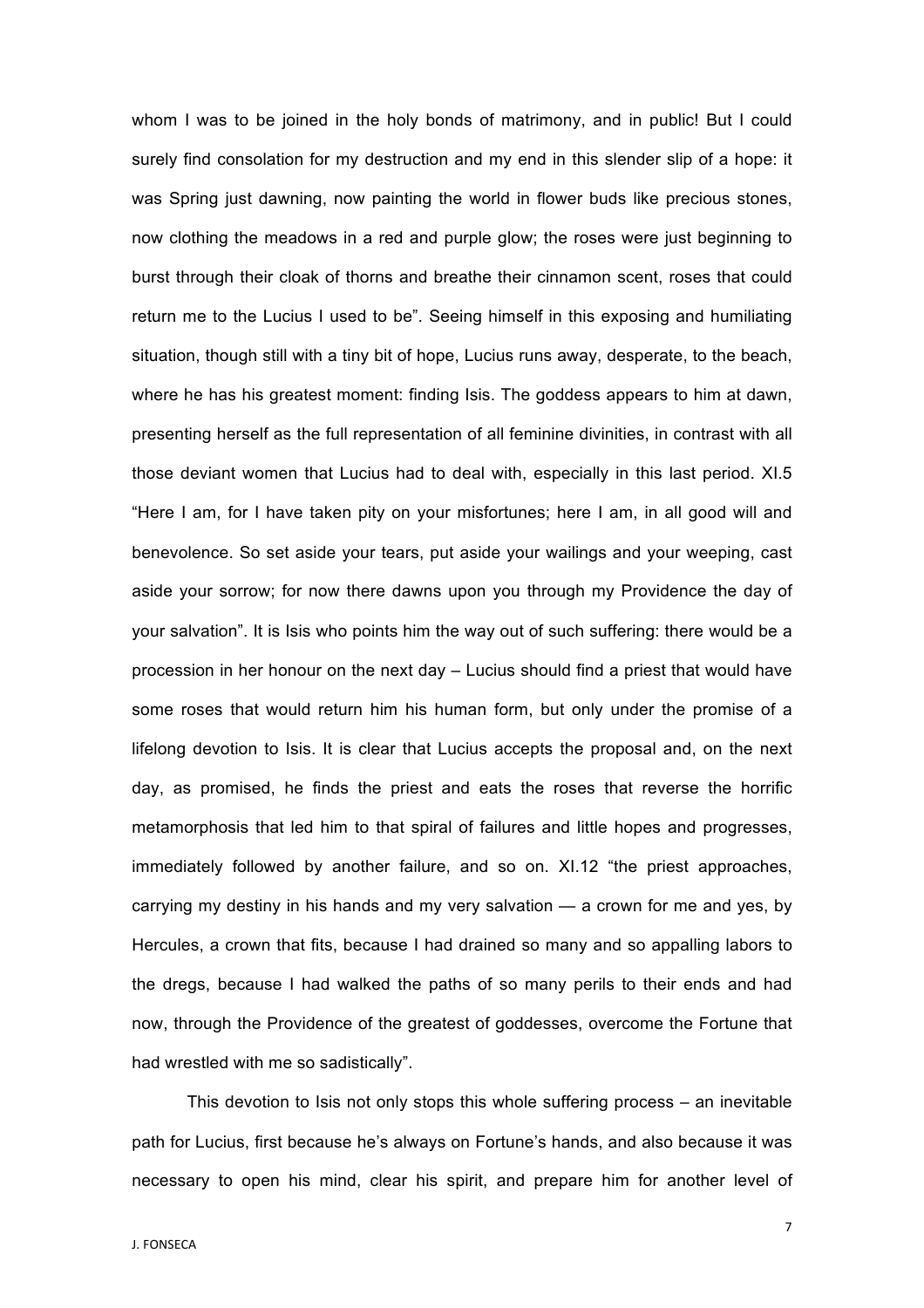knowledge, now deserved – it also takes him to the level of initiate into the spiritual knowledge of the mysteries of Isis and Osiris, a path of steps that progress to a higher level, now accessible because he is now enlightened, only because there was a probation period that allowed him to learn how to target his curiosity for a major objective, how to focus on what is really important and understand what is not perceptible at the first sight. XI.15 "O Lucius, you have come to the Port of Rest and to the Altar of Mercy. Down the slippery slope of your green youth you fell to the depths of delights unworthy of a free man and carried back the left-handed prize of your unlucky desire to stick your nose in. But be that as it may, the blindness of Fortune, even as she crucified you with the most terrible trials, has brought you by her witless wickedness to the blessedness of this holiness".

In fact, it is not hard to understand Apuleius' strategy on what concerns failure and progress in this novel. After all, it concerns an extremely curious young man that commits the biggest mistake of his life. Deprived of what he used to have, his human characteristics, though not losing his rationality, he falls in a hole of despair only with tiny bits of hope. Only when he achieves the mental exhaustion to run away, hiding himself, willing to die if that is what it takes to repair a failure that seems unrepairable, he is finally saved by the divine hand that, recognizing his effort to increase inside his asinine and lower position, offers him the opportunity to follow a different path, that also requires effort, curiosity and dedication, but that leads to a true level of progression compared with what is earthy, stained and idle. Relihan (1935: xxix) points out that "Apuleius' tale is full of asides to the reader in which the ass talks about his retention of human intelligence despite the loss of his human voice. Lucius wants to regain his humanity, and when he does he is no longer the man he once was but is remade".

Learning through his mistake: it is failure that takes Lucius to progress and final salvation. Both the paths of failure and the progress are well-marked by comprehension steps. At first, Lucius is blind and not able to learn; only after his probation, and also his big attitude change, on book 11, through Isis, is he ready for